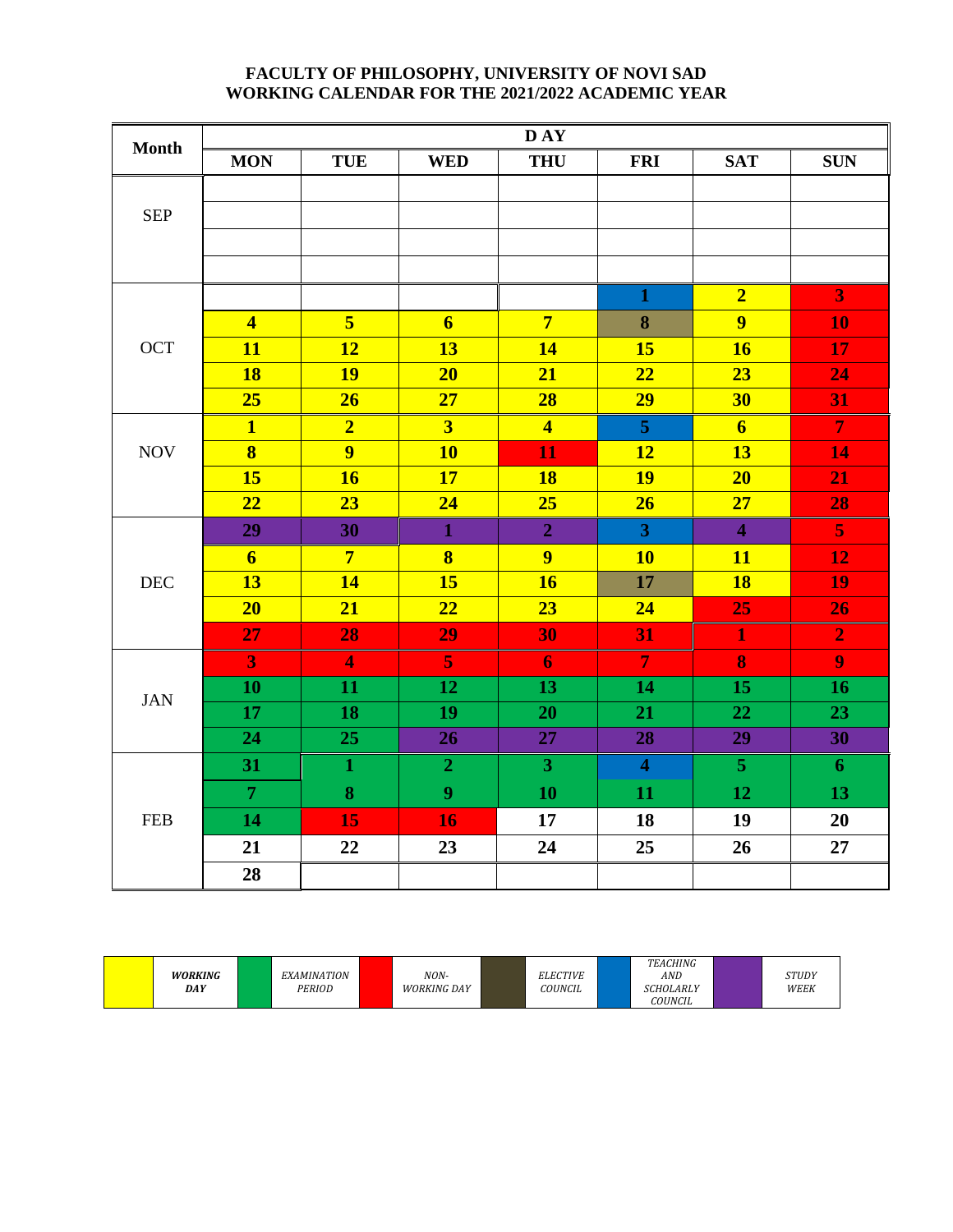| <b>Month</b>                | <b>DAY</b>              |                         |                         |                         |                         |                         |                         |  |  |  |  |
|-----------------------------|-------------------------|-------------------------|-------------------------|-------------------------|-------------------------|-------------------------|-------------------------|--|--|--|--|
|                             | <b>MON</b>              | <b>TUE</b>              | <b>WED</b>              | <b>THU</b>              | <b>FRI</b>              | <b>SAT</b>              | <b>SUN</b>              |  |  |  |  |
|                             |                         |                         |                         |                         |                         |                         |                         |  |  |  |  |
| <b>FEB</b>                  |                         |                         |                         | <b>17</b>               | 18                      | <b>19</b>               | 20                      |  |  |  |  |
|                             | 21                      | 22                      | 23                      | 24                      | 25                      | 26                      | 27                      |  |  |  |  |
|                             | 28                      | $\overline{\mathbf{1}}$ | $\overline{2}$          | $\overline{\mathbf{3}}$ | $\overline{\mathbf{4}}$ | $\overline{\mathbf{5}}$ | $\boldsymbol{6}$        |  |  |  |  |
|                             | $7\overline{ }$         | $\overline{\mathbf{8}}$ | $\overline{9}$          | <b>10</b>               | <b>11</b>               | <b>12</b>               | 13                      |  |  |  |  |
| <b>MAR</b>                  | 14                      | 15                      | <b>16</b>               | 17                      | <b>18</b>               | <b>19</b>               | 20                      |  |  |  |  |
|                             | 21                      | 22                      | 23                      | 24                      | 25                      | 26                      | 27                      |  |  |  |  |
|                             | 28                      | 29                      | 30                      | 31                      | $\mathbf{1}$            | $\overline{2}$          | $\overline{\mathbf{3}}$ |  |  |  |  |
|                             | $\overline{\mathbf{4}}$ | 5 <sup>1</sup>          | 6                       | $\overline{7}$          | $\bf{8}$                | $\boldsymbol{9}$        | 10                      |  |  |  |  |
|                             | <b>11</b>               | <b>12</b>               | 13                      | <b>14</b>               | <b>15</b>               | <b>16</b>               | 17                      |  |  |  |  |
| APR                         | <b>18</b>               | <b>19</b>               | 20                      | 21                      | 22                      | 23                      | 24                      |  |  |  |  |
|                             | 25                      | 26                      | 27                      | 28                      | 29                      | 30                      | $\mathbf{1}$            |  |  |  |  |
|                             | $\overline{2}$          | 3                       | $\overline{\mathbf{4}}$ | 5 <sup>1</sup>          | $6 \overline{6}$        | $7\phantom{.0}$         | 8                       |  |  |  |  |
| <b>MAY</b>                  | $\overline{9}$          | <b>10</b>               | 11                      | 12                      | 13                      | <b>14</b>               | 15                      |  |  |  |  |
|                             | 16                      | 17                      | <b>18</b>               | <b>19</b>               | 20                      | 21                      | 22                      |  |  |  |  |
|                             | 23                      | 24                      | 25                      | 26                      | 27                      | 28                      | 29                      |  |  |  |  |
|                             | 30                      | 31                      | $\mathbf{1}$            | $\overline{2}$          | $\overline{\mathbf{3}}$ | $\overline{\mathbf{4}}$ | $\overline{5}$          |  |  |  |  |
|                             | 6                       | $\overline{7}$          | 8                       | 9                       | 10                      | 11                      | 12                      |  |  |  |  |
| <b>JUN</b>                  | 13                      | 14                      | 15                      | 16                      | 17                      | 18                      | 19                      |  |  |  |  |
|                             | 20                      | 21                      | 22                      | 23                      | 24                      | 25                      | 26                      |  |  |  |  |
|                             | 27                      | 28                      | 29                      | <b>30</b>               | $\mathbf{1}$            | $\overline{2}$          | 3                       |  |  |  |  |
|                             | $\overline{\mathbf{4}}$ | $\overline{\mathbf{5}}$ | $\overline{\mathbf{6}}$ | $\overline{7}$          | $\overline{\mathbf{8}}$ | $\overline{9}$          | 10                      |  |  |  |  |
|                             | 11                      | <b>12</b>               | 13                      | 14                      | 15                      | <b>16</b>               | 17                      |  |  |  |  |
| $\ensuremath{\mathrm{JUL}}$ | <b>18</b>               | <b>19</b>               | 20                      | 21                      | 22                      | 23                      | 24                      |  |  |  |  |
|                             | $25\overline{}$         | 26 <sup>°</sup>         | $27\phantom{.}$         | 28                      | 29                      | 30 <sup>°</sup>         | <b>31</b>               |  |  |  |  |
|                             | $\mathbf{1}$            | $\overline{2}$          | 3                       | $\overline{\mathbf{4}}$ | 5 <sup>5</sup>          | $6 \overline{6}$        | $\overline{\tau}$       |  |  |  |  |
|                             | $\overline{\mathbf{8}}$ | $\overline{9}$          | <b>10</b>               | <b>11</b>               | <b>12</b>               | 13                      | 14                      |  |  |  |  |
| $\mathop{\rm AUG}\nolimits$ | 15                      | 16                      | 17                      | <b>18</b>               | <b>19</b>               | 20                      | 21                      |  |  |  |  |
|                             | 22                      | 23                      | 24                      | 25                      | 26                      | 27                      | 28                      |  |  |  |  |
|                             | 29                      | 30                      | 31                      | $\mathbf{1}$            | 2 <sub>1</sub>          | 3 <sup>1</sup>          | $\overline{\mathbf{4}}$ |  |  |  |  |
|                             | 5 <sup>1</sup>          | 6                       | $\mathbf{7}$            | 8                       | 9 <sup>°</sup>          | <b>10</b>               | 11                      |  |  |  |  |
|                             | <b>12</b>               | 13                      | <b>14</b>               | 15                      | <b>16</b>               | 17                      | 18                      |  |  |  |  |
| <b>SEP</b>                  | 19                      | <b>20</b>               | 21                      | 22                      | 23                      | 24                      | 25                      |  |  |  |  |
|                             | 26 <sup>°</sup>         | 27                      | 28                      | 29                      | 30                      |                         |                         |  |  |  |  |
|                             |                         |                         |                         |                         |                         |                         |                         |  |  |  |  |

|  | <b>WORKING</b><br>DAY |  | <b>EXAMINATION</b><br>PERIOD |  | NON-<br>WORKING DAY |  | <b>ELECTIVE</b><br>COUNCIL |  | <b>TEACHING</b><br>AND<br><b>SCHOLARLY</b><br>COUNCIL |  | STUDY<br>WEEK |  |
|--|-----------------------|--|------------------------------|--|---------------------|--|----------------------------|--|-------------------------------------------------------|--|---------------|--|
|--|-----------------------|--|------------------------------|--|---------------------|--|----------------------------|--|-------------------------------------------------------|--|---------------|--|